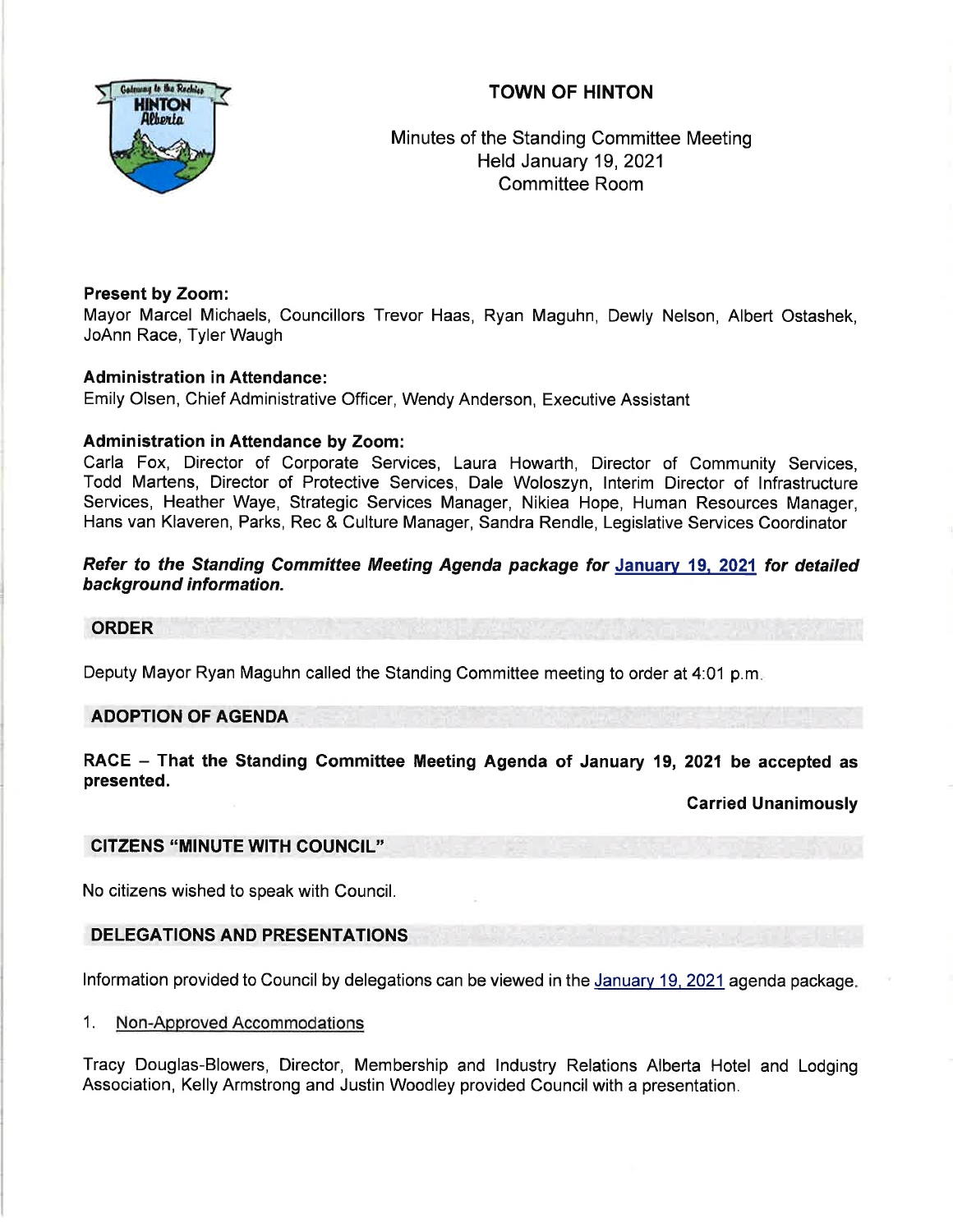### ACTION ITEMS

- 1. Temporary Mandatory Mask and Face Coverings Bylaw Review
- 2. Beaver Boardwalk Committee Report

HAAS - That Committee direct the Beaver Boardwalk Committee recommendations be brought to the February 2,2021 Regular Council Meeting for decision.

Garried Unanimously

#### 3. Fiscal Responsibility Policy

H. van Klaveren left the meeting at 5:07 p.m.

RACE - That Gommittee direct Administration to amend Section 6.7.4 to read: Tax rate; and net changes.

Carried Unanimously

OSTASHEK - That Gommittee direct Administration to amend to include: A tax rate is calculated by dividing the amount of revenue required by the total assessment of all properties on whlch that tax rate is to be imposed and that Section 6.7 reflects split tax rates.

Garried Unanimously

MICHAELS - That Committee direct Administration to include the presentation of quarterly year to date financial updates in the draft Fiscal Responsibility Policy.

Carried Unanimously

Mayor Michaels left the meeting at 5:29 p.m. for a call with the Provincial Government.

NELSON - That Committee direct Administration to include the word "Transparent / Transparency" within the policy statement and / or purpose of the Fiscal Responsibility Policy.

Garried 5-1

For: Haas, Waugh, Maguhn, Ostashek, Nelson Against: Race

NELSON - That Committee direct Administration to bring back verbiage to clarify and strengthen emerging issues specific to unplanned events and significant price changes.

Carried Unanimously

OSTASHEK - That Committee direct Administration to bring an amended Fiscal Responsibility Policy FN-1301 to a future Standing Gommittee Meeting of Council.

Carried Unanimously

H. Waye left the meeting at 5:45 p.m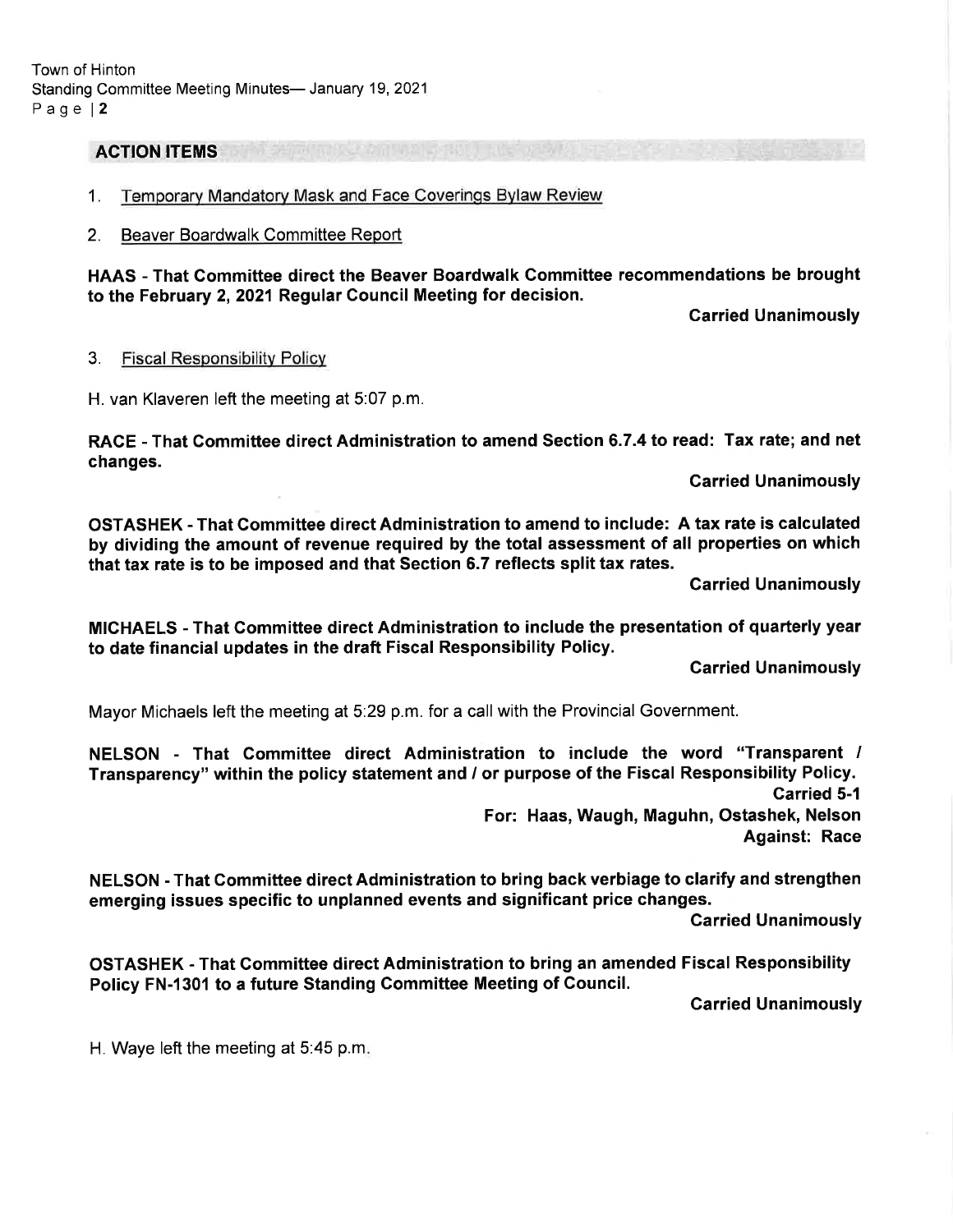Town of Hinton Standing Committee Meeting Minutes- January 19, 2021 Page | 3

### DISCUSSION ITEMS

1. Temporarv Accommodations Discussions

NELSON - That Council direct Administration to schedule a Short-Term Rental Bylaw workshop at a Meeting of Council prior to April 30,2021.

Carried Unanimously

### INFORMATION ITEMS

1. Capital Projects Information - Purchase of Residential Bins and Funding of Streetlights from the ATE Reserve

NELSON - That Gouncil accepts this report regarding the purchase of residential bins and funding of streetlight rehabilitation as information.

Carried Unanimously

Mayor Michaels rejoined the meeting at 6:10 p.m. and C. Fox left the meeting

### REPORTING

- 1. Council
	- . Reporting
	- . Urgent Matters
- 2. Chief Administrative Officer Status Report
	- Reporting
	- . Status Report
- 3. Legislative Services Update
- 4. Executive Assistant Logistics lnformation

### IN CAMERA

# OSTASHEK - That the Standing Gommittee of Gouncil move ln Camera at 7:04 p.m.

Garried Unanimously

L. Howarth, T. Martens, D. Woloszyn, S. Rendle and W. Anderson left the meeting

## MICHAELS - That the Regular Meeting of Council move out of ln Camera at 7:46 p.m.

Carried Unanimously

MIGHAELS - To direct Administration to bring an ln-Camera information report on the legal discussion from the January 19, 2021 Standing Gommittee Meeting to the February 2, 2021 Regular Gouncil Meeting.

Garried Unanimously